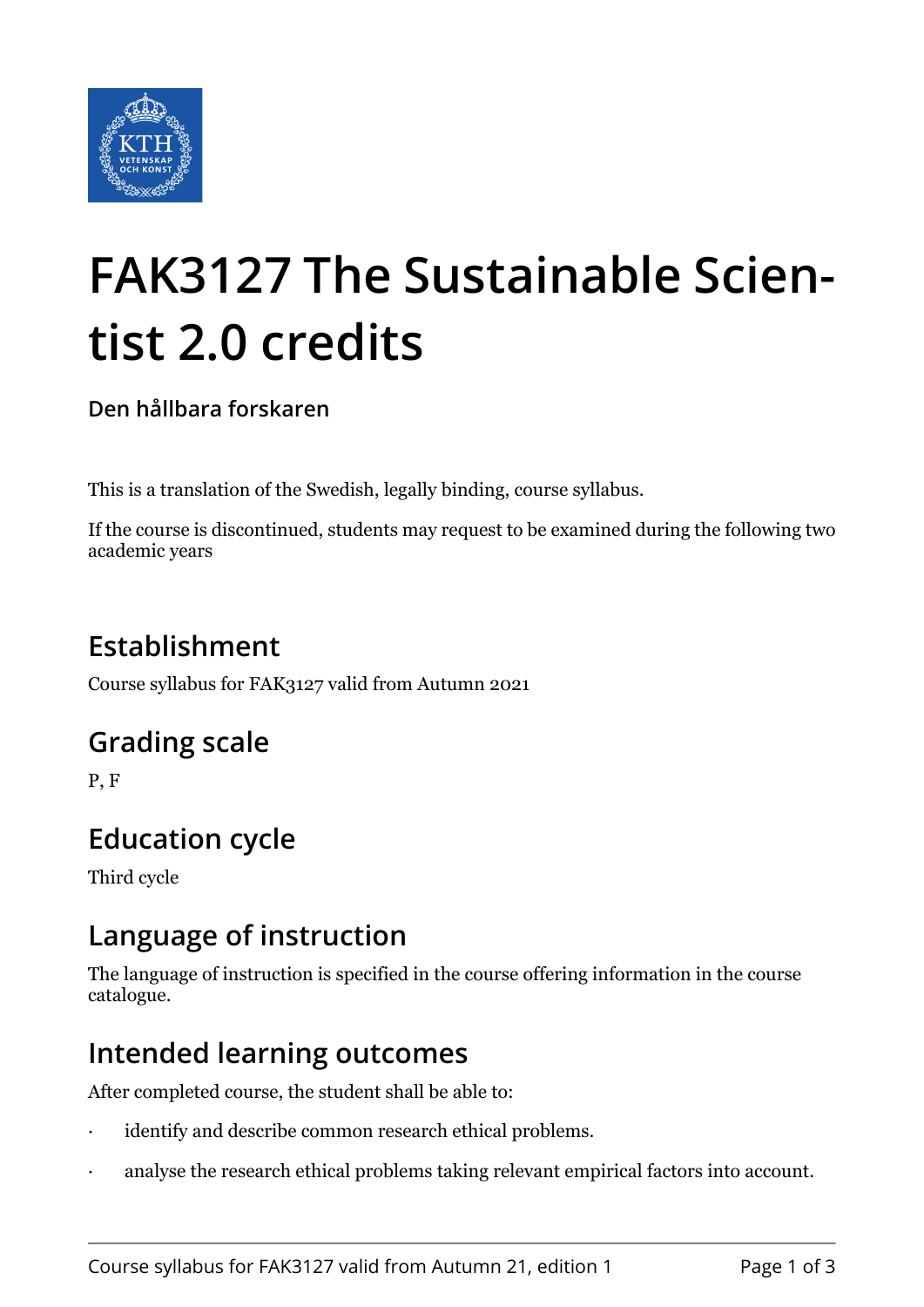suggest possible solutions to the research ethical problems.

analyse the concepts of Sustainable Development, Gender Equality, Diversity and Equal Opportunities in relation to science and technology.

reflect on the role of research and researchers for achieving a sustainable and equal development.

identify different types of intellectual property created in the research.

reflect on and identify potential ways of protecting and creating value from the intellectual property created in the research.

#### **Course contents**

The course includes lectures and exercises in three different modules:

(1) Basic Research Ethics

Key ethical issues and concepts (such as autonomy and informed consent). Research misconduct. The researcher responsible for research consequences. The relevance of the research norms of basic ethical theories. Ethical review and research ethics committees, the new law on research ethics review.

(2) Researchers and Sustainable Development

Key concepts and issues. Ethical responsibility for sustainability. The moral responsibility of researchers, engineers and experts. Interactions between science, policy and society. Corporate responsibility.

-3( Innovation and Intellectual Property·

Key concepts and issues. Innovation - Different ways to create value and impact from research results. IP and contracts - Different ways of protecting intellectual property and common agreement in the innovation process and how they work in practice.

### **Specific prerequisites**

The student needs to have studied at least on year at the third-cycle (research) level.

#### **Examination**

 $\bullet$  HEM1 - Home assignments, 2.0 credits, grading scale: P, F

Based on recommendation from KTH's coordinator for disabilities, the examiner will decide how to adapt an examination for students with documented disability.

The examiner may apply another examination format when re-examining individual students.